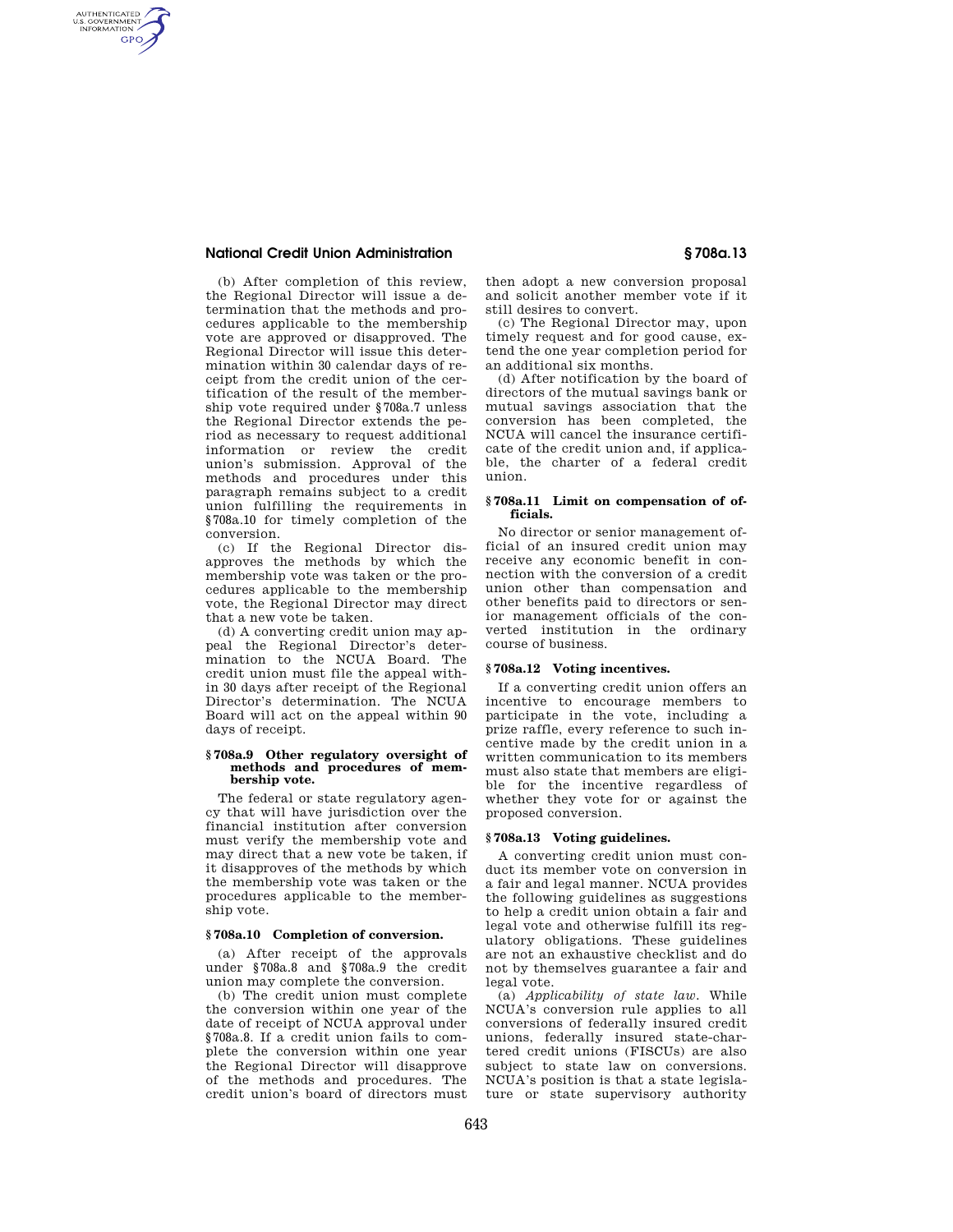may impose conversion requirements more stringent or restrictive than NCUA's. States that permit this kind of conversion may have substantive and procedural requirements that vary from federal law. For example, there may be different voting standards for approving a vote. While the Federal Credit Union Act requires a simple majority of those who vote to approve a conversion, some states have higher voting standards requiring two-thirds or more of those who vote. A FISCU should be careful to understand both federal and state law to navigate the conversion process and conduct a proper vote.

(b) *Eligibility to vote.* (1) Determining who is eligible to cast a ballot is fundamental to any vote. No conversion vote can be fair and legal if some members are improperly excluded. A converting credit union should be cautious to identify all eligible members and make certain they are included on its voting list. NCUA recommends that a converting credit union establish internal procedures to manage this task.

(2) A converting credit union should be careful to make certain its member list is accurate and complete. For example, when a credit union converts from paper recordkeeping to computer recordkeeping, some member names may not transfer unless the credit union is careful in this regard. This same problem can arise when a credit union converts from one computer system to another where the software is not completely compatible.

(3) Problems with keeping track of who is eligible to vote can also arise when a credit union converts from a federal charter to a state charter or vice versa. NCUA is aware of an instance where a federal credit union used membership materials allowing two or more individuals to open a joint account and also allowed each to become a member. The federal credit union later converted to a state-chartered credit union that, like most other state-chartered credit unions in its state, used membership materials allowing two or more individuals to open a joint account but only allowed the first person listed on the account to become a member. The other individuals did not become members as a

# **§ 708a.13 12 CFR Ch. VII (1–1–10 Edition)**

result of their joint account, but were required to open another account where they were the first or only person listed on the account. Over time, some individuals who became members of the federal credit union as the second person listed on a joint account were treated like those individuals who were listed as the second person on a joint account opened directly with the state-chartered credit union. Specifically, both of those groups were treated as non-members not entitled to vote. This example makes the point that a credit union must be diligent in maintaining a reliable membership list.

(c) *Scheduling the special meeting.*  NCUA's conversion rule requires a converting credit union to permit members to vote by written mail ballot or in person at a special meeting held for the purpose of voting on the conversion. Although most members may choose to vote by mail, a significant number may choose to vote in person. As a result, a converting credit union should be careful to conduct its special meeting in a manner conducive to accommodating all members wishing to attend, including selecting a meeting location that can accommodate the anticipated number of attendees and is conveniently located. The meeting should also be held on a day and time suitable to most members' schedules. A credit union should conduct its meeting in accordance with applicable federal and state law, its bylaws, Robert's Rules of Order or other appropriate parliamentary procedures, and determine before the meeting the nature and scope of any discussion to be permitted.

(d) *Voting incentives.* Some credit unions may wish to offer incentives to members, such as entry to a prize raffle, to encourage participation in the conversion vote. The credit union must exercise care in the design and execution of such incentives.

(1) The credit union should ensure that the incentive complies with all applicable state, federal, and local laws.

(2) The incentive should not be unreasonable in size. The cost of the incentive should have a negligible impact on the credit union's net worth ratio